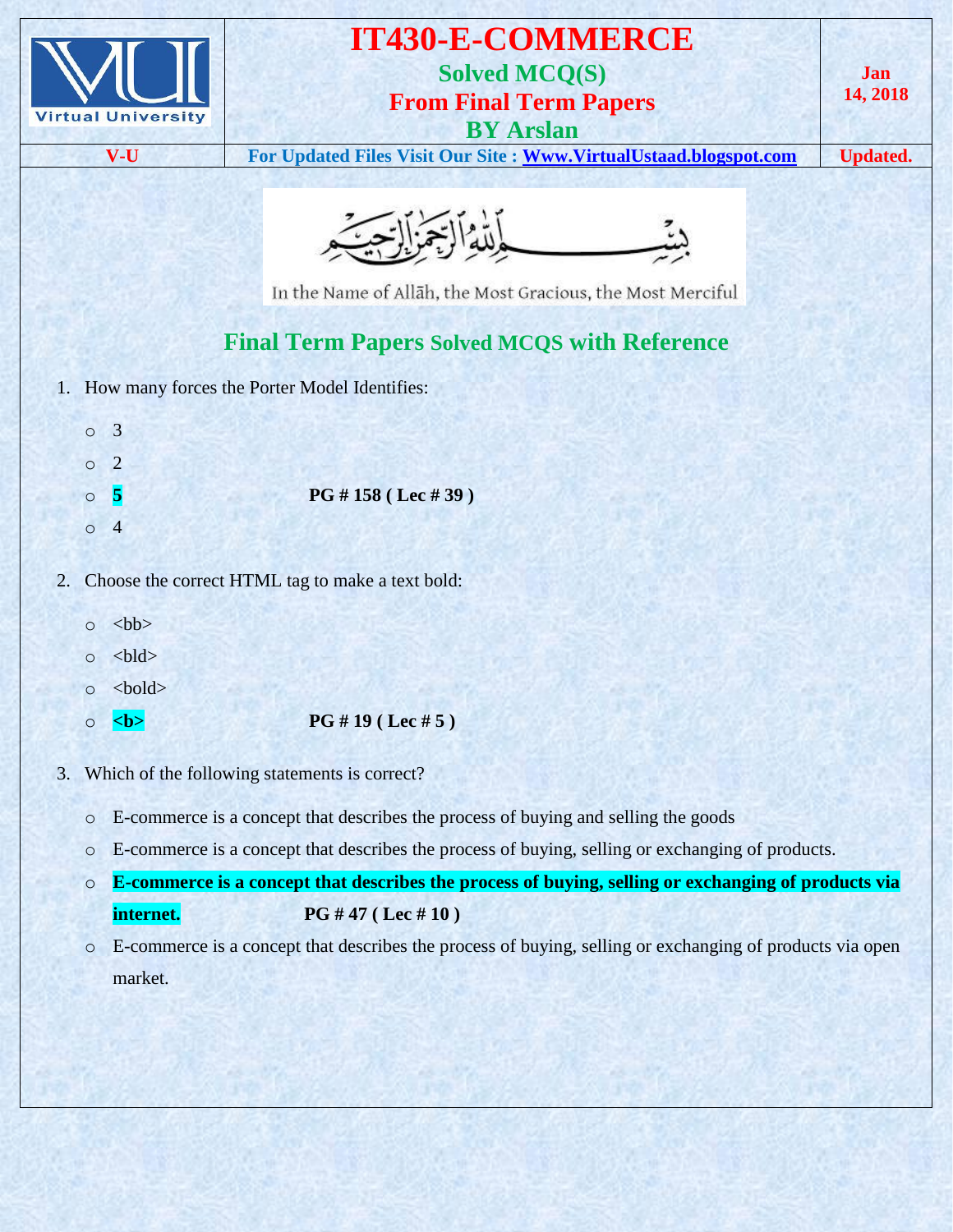- 4. What is an E-Cash wallet ?
	- o Hardware
	- o Agent
	-
	- o **Software PG # 116 ( Lec # 26 )**
	- o Bank
- 5. Creation of separate experiences for customers based on their behavior is called:
	- o Demographic segmentation
	- o **Behavioral segmentation PG # 132 ( Lec # 30 )**
	- o Geo-Graphic segmentation
	- o Time segmentation
- 6. ETO Stands for \_\_\_\_\_\_\_\_\_\_\_\_\_\_.
	- o **Electronic Transactions Ordinance PG # 163 ( Lec # 40 )**
	- o Electronic Transaction Organization
	- o Electronic Trade Organization
	- o Electronic Transition Organization
- 7. Suppose, someone circulates a news item in the media about the reputation of a doctor, alleging him to be professionally incompetent and negligent. This doctor may then file a lawsuit against that person claiming that his reputation has been injured due to such an act. Which legal issue arises due to such acts?
	- o Cyber Crimes
	- o **Online Defamation PG # 182 ( Lec # 45 )**
		-

- o Cyber squatting
- o Cyber Theft
- 8. A software company may intentionally register a domain name as "macrosoft.com" (a variant of domain name of the famous company "Microsoft") to take advantage of the reputation of "Microsoft". The idea is that someone intending to reach the website of "Microsoft" may mistype or misspell and reach the web site of 'Microsoft'. Which legal issue arises due to such act?
	-

o **Parasites PG # 182 ( Lec # 45 )**

- o Concurrent use
- o Cyber squatting
- o Cyber crime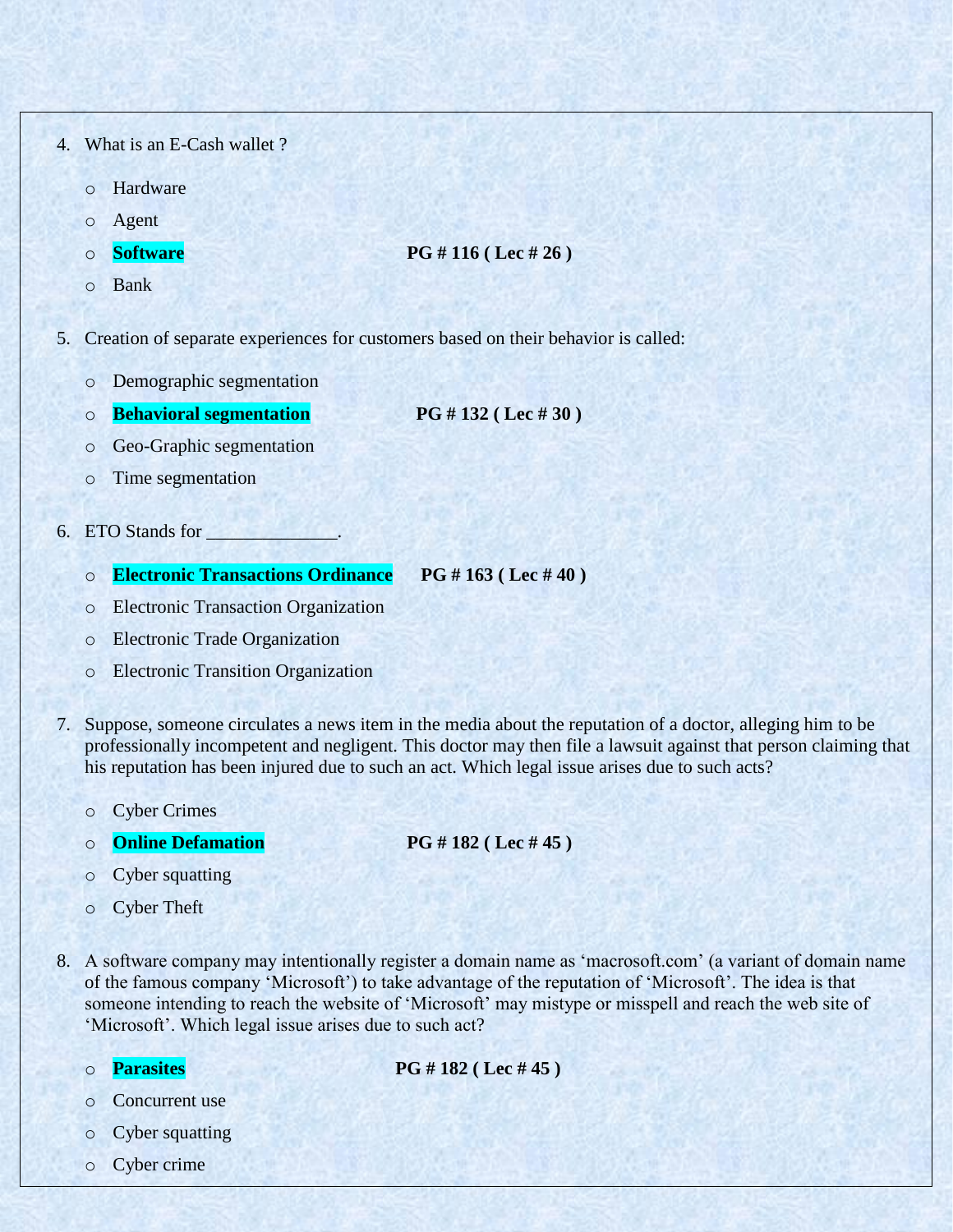- 9. Firewall is used for
	- o Efficient working
	- o **Protection against security attacks PG # 96 ( Lec # 21 )**

- o Networking purpose
- o Internet Service

## 10. OLAP is \_\_\_\_\_\_\_\_\_\_\_\_ view of data.

- o 1-dimensional
- o 2-dimensional
- 

o **3-dimensional PG # 145 & 146 ( Lec # 35 )**

- o 4-dimensional
- 11. ANSI stands for
	- o **American National Standards Institute PG # 147 ( Lec # 36 )**
		-
	- o All Network Standards Institute
	- o American New standards Institute
	- o Australia National standards Institute
- 12. By gathering customer's data and analyzing it, customers can be served in a better manner according to their needs. Choose the best option.
	- o **Customization PG # 157 ( Lec # 38 )**
	- o Customer orientation
	- o Customer satisfaction
	- o Focus

13. Which of the following services build a strong customer loyalty towards company and its products?

- 
- o Public relations(PR)
- o Bulletin board
- $\circ$  Exhibitions

o **Customer services PG # 136 ( Lec # 32 )**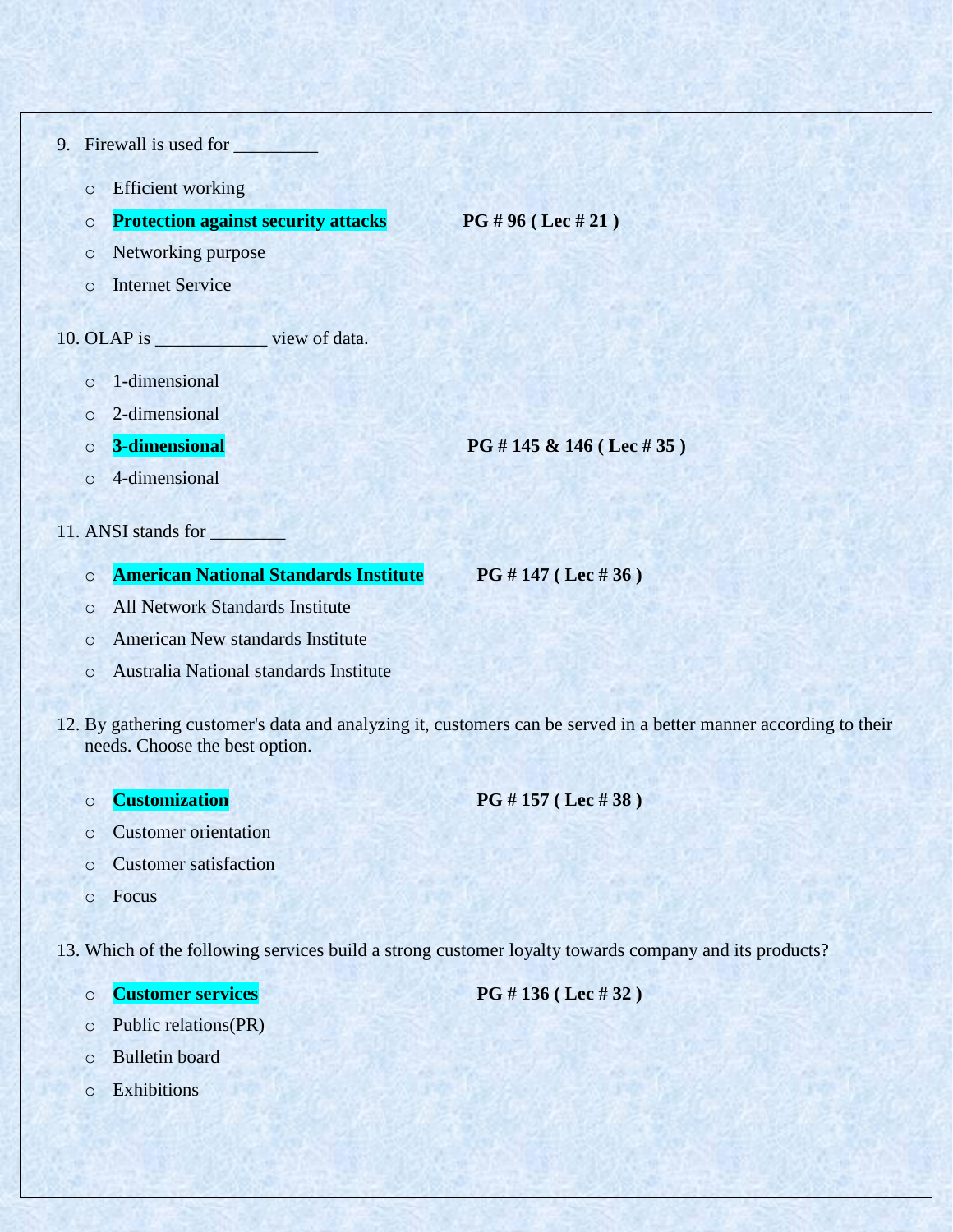14. Idea of Value Chain Model was given by

o **Michael Porter PG # 152 ( Lec # 37 )**

- o Henry Porter
- o Welkin Tin
- o Soleman

In 1985 Michael Porter gave the idea of value chains in his famous book "Competitive advantage". A value chain is a way of organizing activities that each strategic business unit undertakes to design, produce, promote, market, deliver and support the products or services it sells.

15. If user A wants to send an encrypted message to user B, the plaintext is encrypted with public key of

o User A

 $\frac{1}{2}$ 

- o **User B [Click Here For Reference](http://www.cren.net/crenca/onepagers/guidebook/sectionthree.html#pgp)**
- o Network
- o Both Users A and B

How is encryption used with digital signatures?

So, if user A wants to send an encrypted message to user B, user A would first obtain user B's public key. This is possible because public keys are meant to be widely distributed. Then user A encrypts the message using user B's public key. The encrypted message can now only be decrypted with B's private key, which only he possesses

16. Virtual PIN Payment System requires both merchant and buyer to register with \_\_\_\_\_\_

- o DES (Data Encryption Standard)
- o Auto Clearing House (ACH)
- o **First Virtual (FV) PG # 110 ( Lec # 24 )**

o DSS (Digital Signature Standard)

## 17. DSS (Digital Signature Standard)

- o Communication protocol
- o Hardware
- o Payment system
- o **E-Business**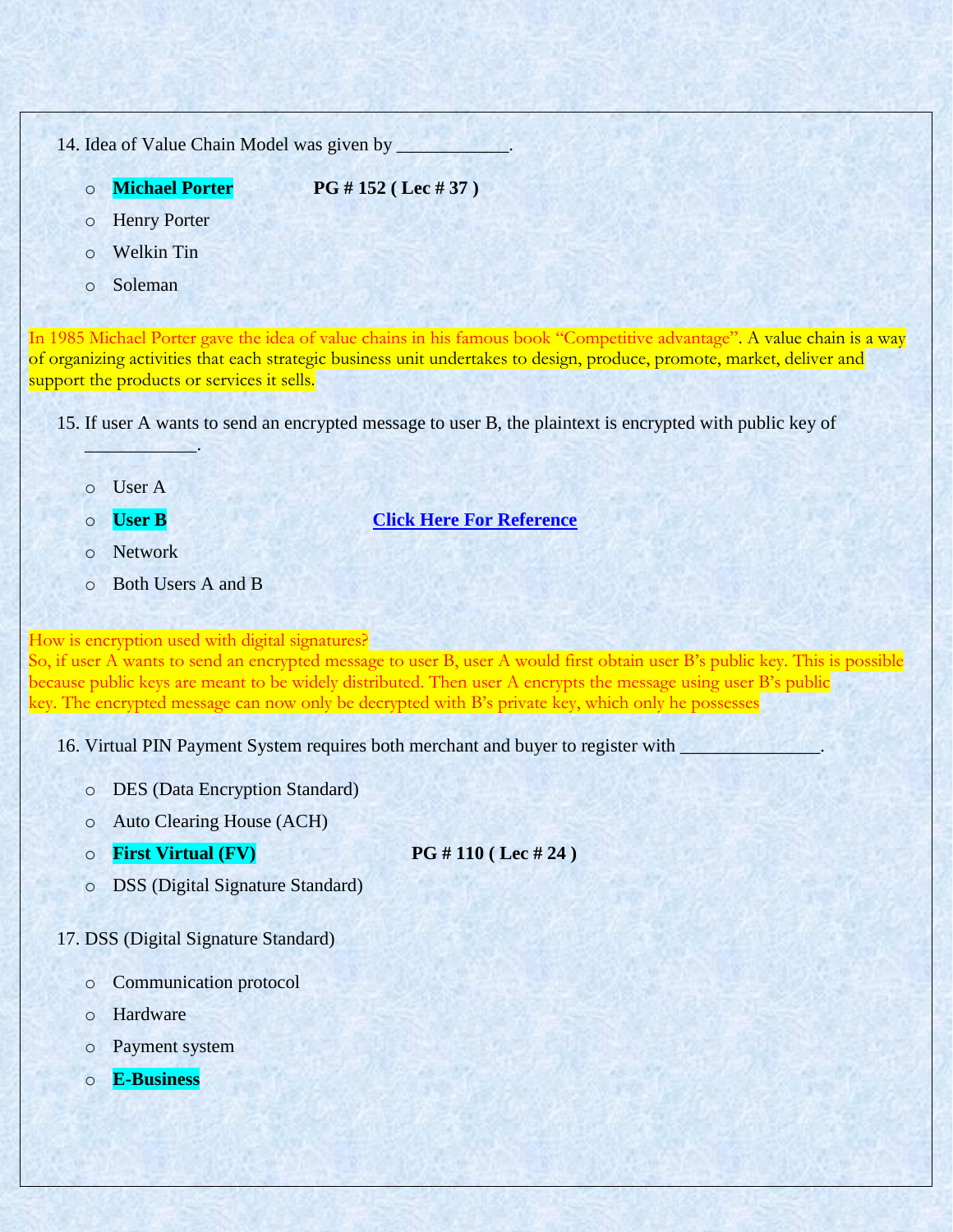18. Four P's in Marketing Mix are

o **Product, price, place, promotion PG # 126 ( Lec # 29 )**

- o Price, person, place, problem
- o Place, product, property, promotion
- o Promotion, place, product, planning

19. The correct HTML tag for making a text input field is \_\_\_\_\_\_\_\_\_\_\_\_\_\_\_.

- o <textinput type="text">
- o **<input type="text">**
- o <input type="textfield">
- o <textfield>
- 20. Which of the following is NOT supported by position property?
	- o relative
	- o absolute
	- o static
	-

o **dynamic PG # 51 ( Lec # 11 )**

- 21. IIS stands for \_\_\_\_\_\_\_.
	- o International Information Service
	- o **Internet Information Server PG # 85 ( Lec # 18 )**

- o Internet Information standards
- o Internet Information service
- 22. A program that performs a specific function such as creating invoices/bills or processing payment received from customers is called a/an \_\_\_\_\_\_\_\_\_\_\_.
	- o Middleware
	- o Web Service
	- o CRM Software
	- o **Application Program PG # 92 ( Lec # 19 )**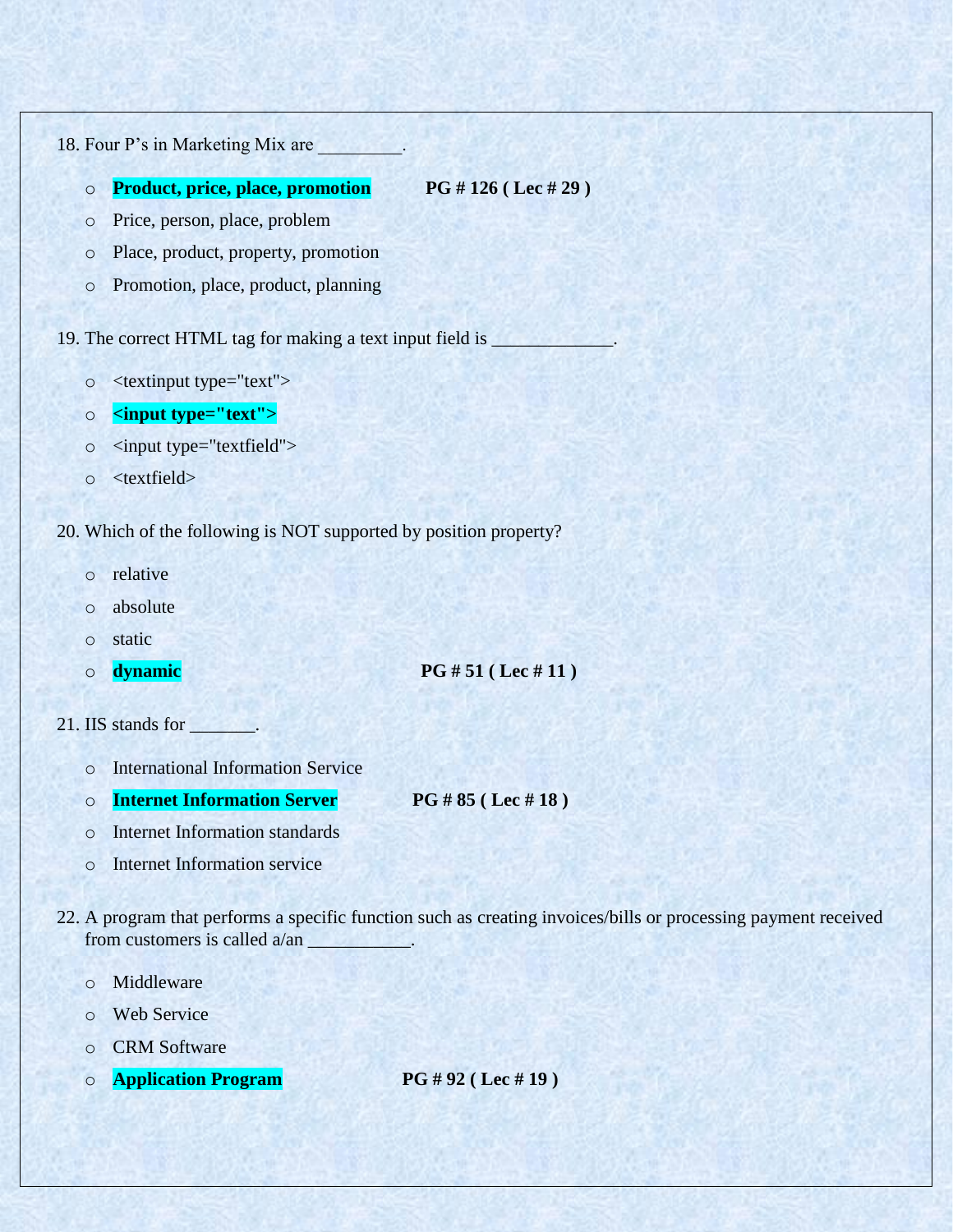|         |                                                       | 23. Outside attacks on a network include the following, EXCEPT _______. |                                                                                                                 |
|---------|-------------------------------------------------------|-------------------------------------------------------------------------|-----------------------------------------------------------------------------------------------------------------|
| $\circ$ | Password attack                                       |                                                                         |                                                                                                                 |
| $\circ$ | DoS                                                   |                                                                         |                                                                                                                 |
| $\circ$ | <b>Back doors</b>                                     | PG # 95 ( Lee # 20)                                                     |                                                                                                                 |
| $\circ$ | IP spoofing                                           |                                                                         |                                                                                                                 |
|         | use.                                                  |                                                                         | 24. Pretty Good Privacy (PGP) is the name of a popular system which is available for general public             |
| $\circ$ | Filtering                                             |                                                                         |                                                                                                                 |
| $\circ$ | <b>Cryptographic</b>                                  | PG # 100 (Lec # 22)                                                     |                                                                                                                 |
| $\circ$ | Server                                                |                                                                         |                                                                                                                 |
| $\circ$ | Security                                              |                                                                         |                                                                                                                 |
|         |                                                       | 25. The term "Appropriate Authority" includes legislative assemblies.   |                                                                                                                 |
|         | $\circ$ 2                                             |                                                                         |                                                                                                                 |
| $\circ$ | $\overline{3}$                                        |                                                                         |                                                                                                                 |
|         | $\overline{\mathbf{5}}$<br>$\circ$                    | PG # 165 (Lec # 41)                                                     |                                                                                                                 |
|         | $0\quad 4$                                            |                                                                         |                                                                                                                 |
|         | etc, and the state itself is a party in such matters. |                                                                         | 26. _____________ wrong is an act deemed by law to be harmful to the society in general such as theft or murder |
| O       | <b>Criminal</b>                                       | PG # 176 (Lec # 44)                                                     |                                                                                                                 |
| $\circ$ | Civil                                                 |                                                                         |                                                                                                                 |
| $\circ$ | Plentiful                                             |                                                                         |                                                                                                                 |
| $\circ$ | Innocent                                              |                                                                         |                                                                                                                 |
|         | and $\qquad$ .                                        |                                                                         | 27. In the physical world three elements must be satisfied in order to make a valid contract namely, offer      |
| $\circ$ | <b>Existence and Consideration</b>                    |                                                                         |                                                                                                                 |
| O       | Acceptance and Existence                              |                                                                         |                                                                                                                 |
| $\circ$ | <b>Acceptance and Consideration</b>                   |                                                                         | PG #178 (Lec #44)                                                                                               |
| $\circ$ | Acceptance and Rejection                              |                                                                         |                                                                                                                 |
|         |                                                       |                                                                         |                                                                                                                 |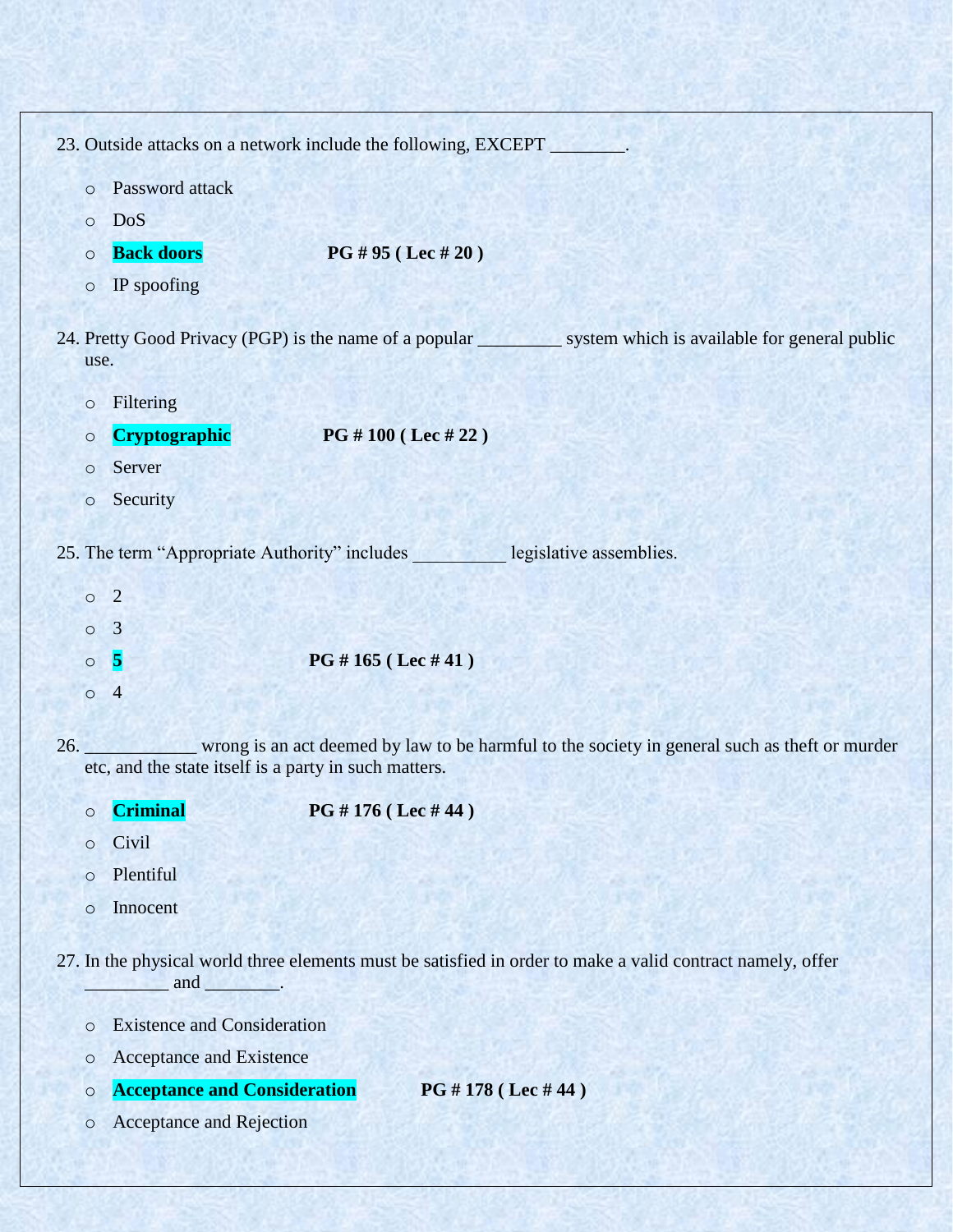|                    |         | 28. An electronic Check book consists of                                |
|--------------------|---------|-------------------------------------------------------------------------|
|                    | $\circ$ | Software                                                                |
|                    | O       | Hardware                                                                |
|                    | $\circ$ | <b>Software and Hardware</b><br>PG # 113 ( Lee # 25)                    |
|                    | $\circ$ | Analog form publication                                                 |
|                    |         |                                                                         |
|                    |         | 29. At deposit stage, the serial number is ____________ by E-Cash bank. |
| $\circ$            |         | <b>Known</b><br>PG #118 (Lec #27)                                       |
| $\circ$            |         | Unknown                                                                 |
| O                  |         | <b>Kept Secret</b>                                                      |
|                    | $\circ$ | Informed                                                                |
|                    |         | 30. At Minting stage, the serial number is __________ by E-Cash bank.   |
|                    | $\circ$ | Known                                                                   |
| $\circ$            |         | PG #118 (Lec #27)<br><b>Unknown</b>                                     |
| O                  |         | <b>Kept Secret</b>                                                      |
| $\circ$            |         | Informed                                                                |
|                    |         | 31. Which of the following statements are false for Java Script?        |
|                    |         | Variables names are not case sensitive. PG #54 (Lec #12)                |
| $\circ$<br>$\circ$ |         | Variable names must begin with a letter or the underscore character.    |
|                    | $\circ$ | Var is used to declare a variable.                                      |
| $\circ$            |         | Java Script is used for validations                                     |
|                    |         |                                                                         |
|                    |         | 32. (W3C) refers to<br>an Pilipina                                      |
| O                  |         | World Wide Web Creation.                                                |
| $\circ$            |         | World Wide Web Consulting.                                              |
| O                  |         | World Wide Web conference.                                              |
| O                  |         | <b>World Wide Web Consortium</b><br>PG # 74 ( Lee # 16)                 |
|                    |         |                                                                         |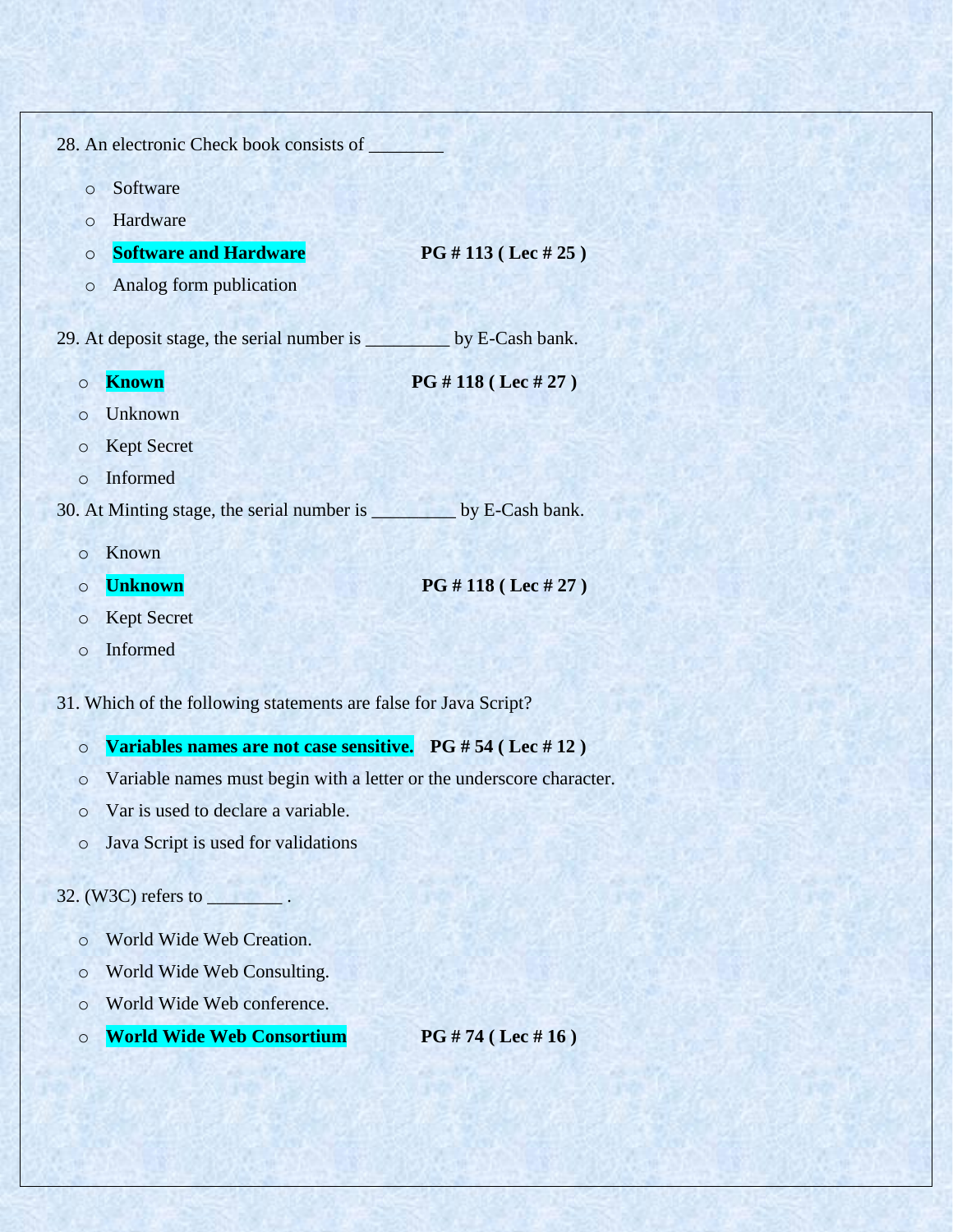- 33. Mass e-mailing to customers who have not expressed any interest in a specific product or service is referred to term?
	-

o **Spamming PG # 133 ( Lec # 31 )**

- o Opt-in e-mail
- o Email marketing
- o Telemarketing
- 34. An emotional shortcut between a company and its customers is known as?
	- o Relation
	-

o **A brand PG # 138 ( Lec # 33 )**

- o Affiliate Programs
- o Partnerships
- 35. Deletion of row where few erroneous or missing values found in a row is done in?
	- o Data cleaning
	-

o **Data selection PG # 141 ( Lec # 34 )**

- o Data transformation
- o Data integration
- 36. How many members Certification Council have?
	-

o **Five PG # 169 ( Lec # 42 )**

- o Seven
- o Nine
- o Eleven

37. The person who establishes the trust is called

- o **Author of the trust PG # 172 ( Lec # 43 )**
- o Owner of the trust
- o Founder of the trust
- o Inventor of the trust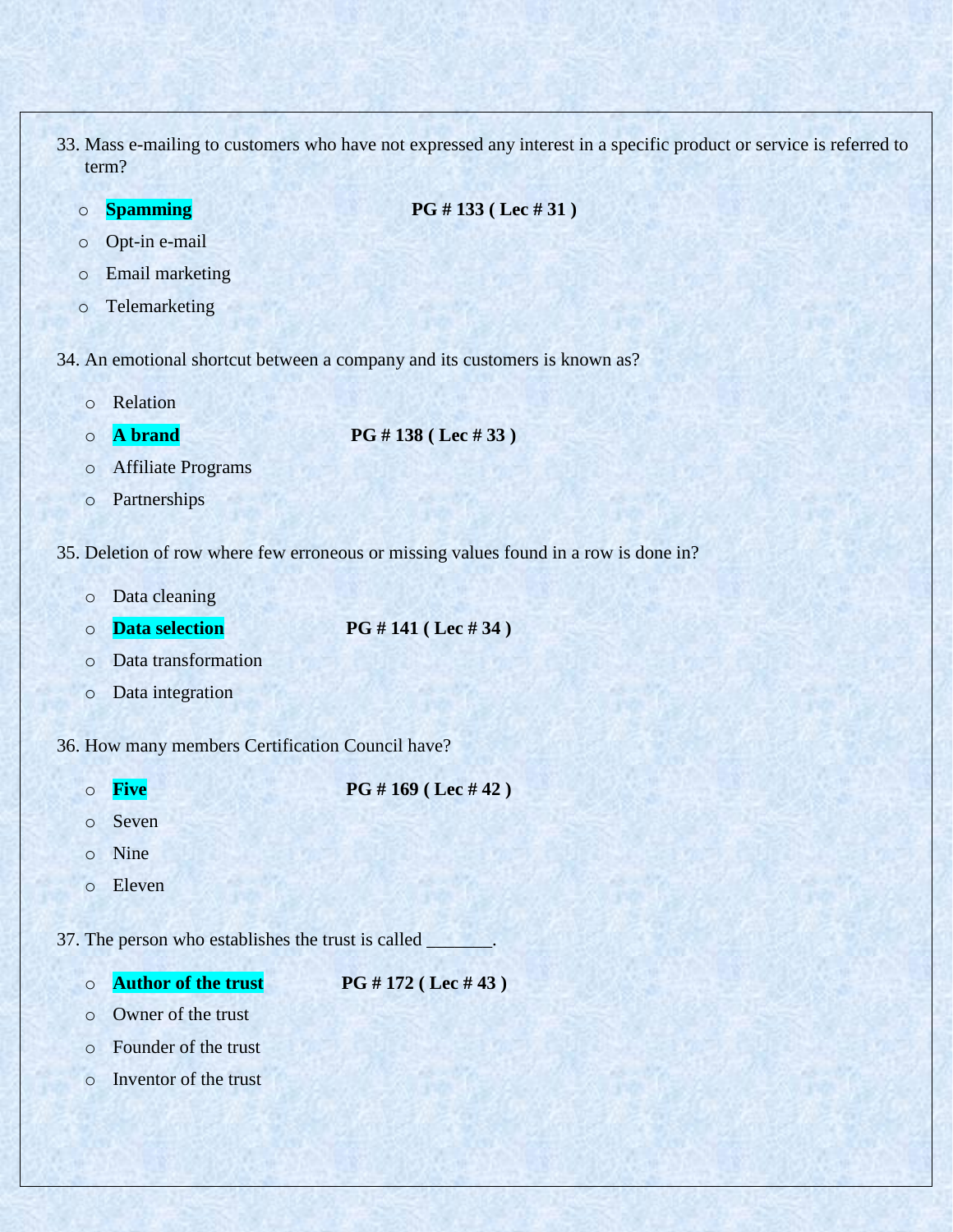38. For which of the following, XSL is the recommended as style sheet language?

- o HTML
- 
- o **XML PG # 77 ( Lec # 16 )**
- o HTML and XML
- o XSLT
- 39. Which section of ETO provides guideline as regards the place and time of dispatch and receipt of an electronic communication?
	-
	- o **Section 15 PG # 167 ( Lec # 42 )**
	- o Section 16
	- o Section 22
	- o Section 14
- 40. Which section specify that it does not apply to these five documents namely, a negotiable instrument, a power of attorney, a trust, a will, a contract of sale or conveyance of immoveable property?
	- o **Section 31 of the ETO PG # 172 ( Lec # 43 )**

- o Section 15 of the ETO
- o Section 14 of the ETO
- o Section 22 of the ETO

41. Which items/subjects set out in the federal legislative list?

- o Only foreign policy related
- o Only armed force related
- o Only provincial body related
- o **Defense and armed force related PG # 165 ( Lec # 41 )**
- 42. In Virtual Payment system, Four kinds of information is provided to e-bank. Identify which one is NOT included:
	- o Buyer Accounts identifier
	- o **Buyer password**
	- o Address of Merchant
	- o Actual amount of money in favor of merchant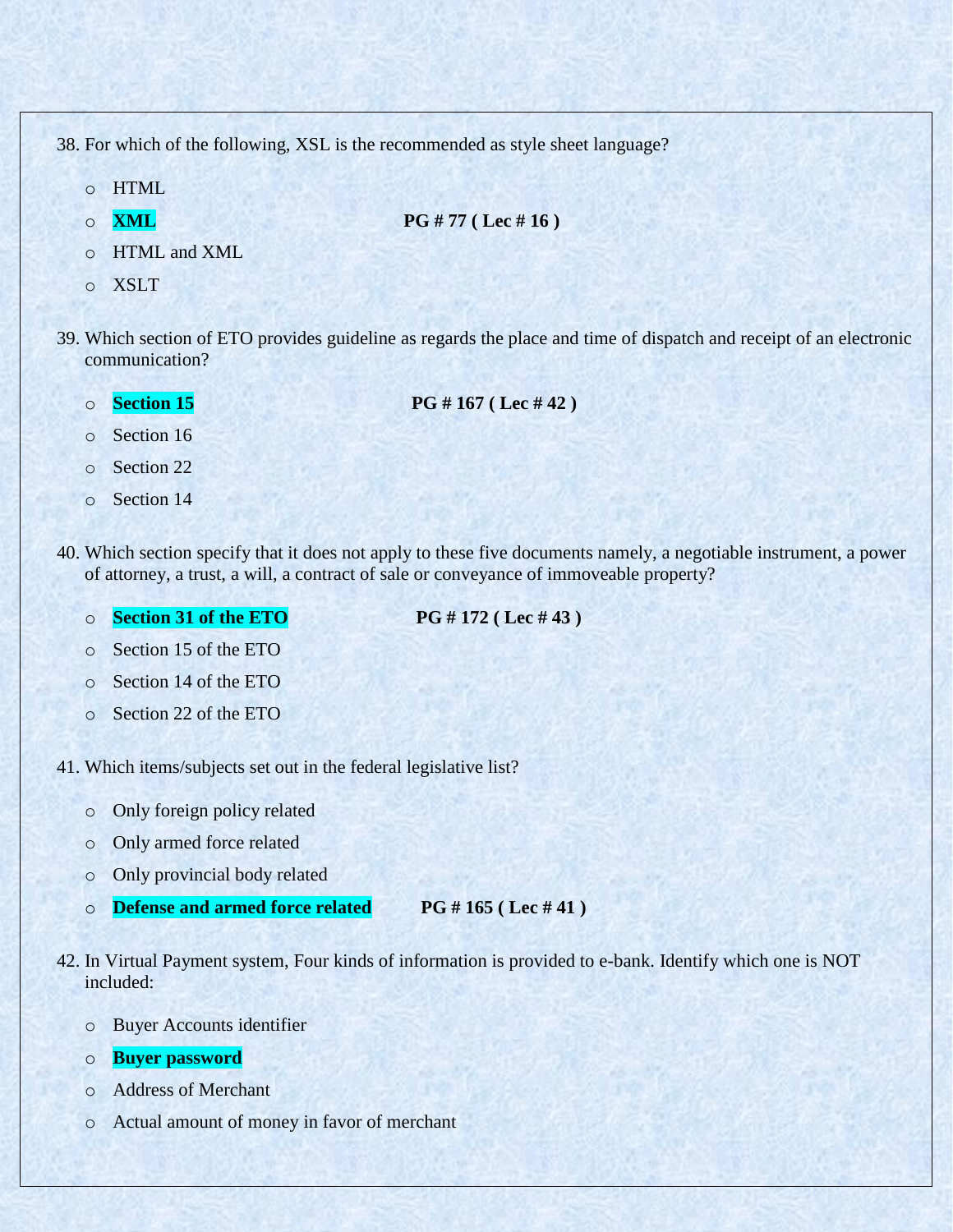43. Which one is not an example of search engine?

- o Yahoo
- o Google
- o Alta vista
- 

## o **Gawab PG # 137 ( Lec # 32 )**

44. Can you add a style in a single place on page?

- o **Yes, with a style-definition written into the tag PG # 38**
- o Yes, with a global style definition that redefines the tag
- o No CSS can only be defined for entire pages
- 45. Var d = new date()

Which of the following is correct about the d variable?

- o Instance of new
- o Instance of Date ( ) method
- o **Instance of Date object PG # 69**
- o Simple variable

## 46. How do you define a function in JavaScript?

- o function:myFunction( )
- o **function myFunction( ) PG # 58 ( Lec # 13 )**
- o declare myFunction( )
- o new myFunction

47. which object has the property of "cookie"?

- o window
- o location
- 

o **document PG # 80 ( Lec # 17 )**

o string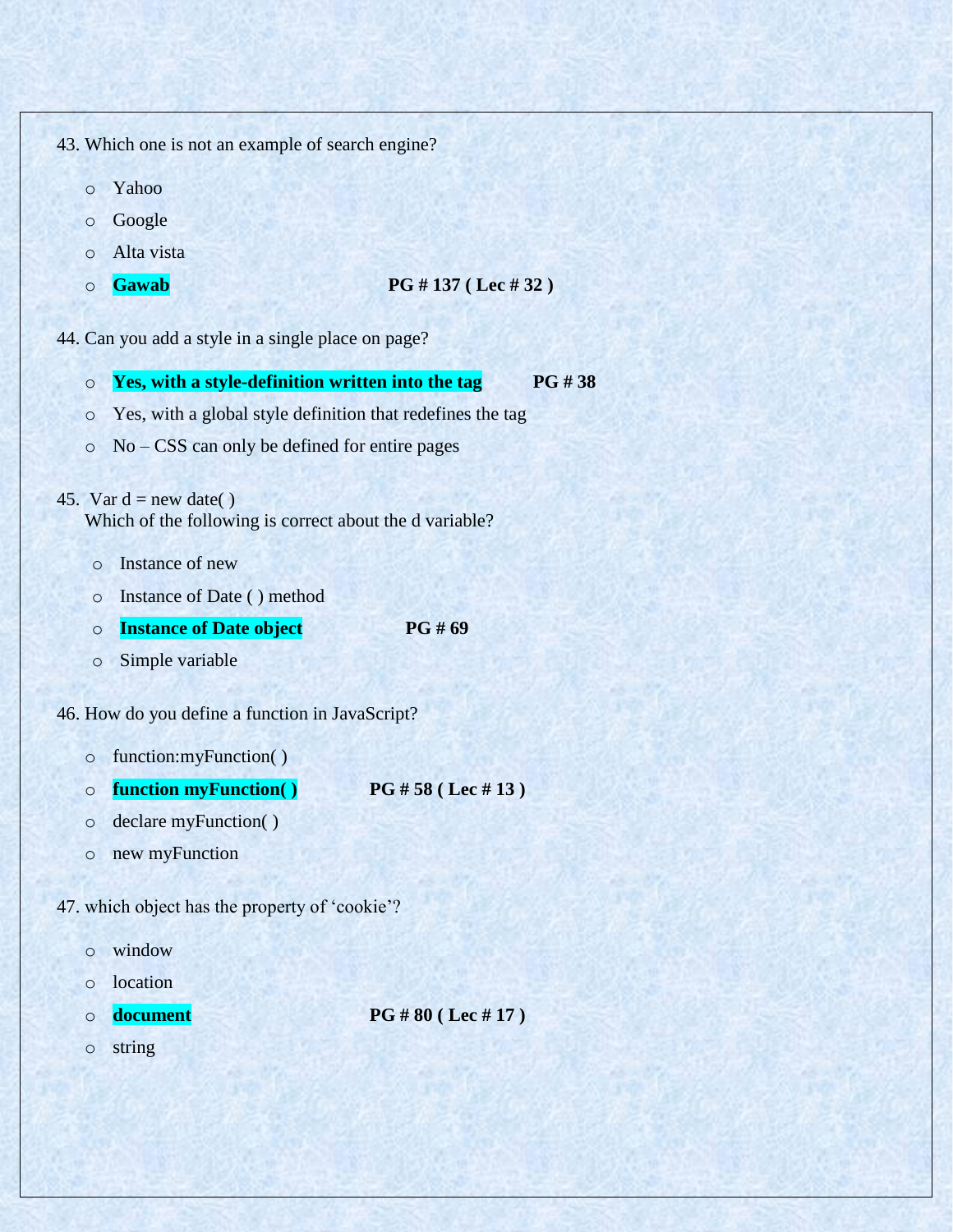- 48. Individuals who write programs or manipulate technologies to gain unauthorized access to computers and networks are
	- o Administrators
	- o Experts
	-
	- o **Hackers PG # 94 ( Lec # 20 )**
	- o Coders

49. Which of the following is Not a disadvantage of e-business?

- o No limited proximity with items purchased
- o Less privacy
- o Less security
- o **World wide reach of business PG # 127 ( Lec # 29 )**
- 50. Which 5th P introduced by E-business in Marketing Mix?
	- o Proper coverage
	- o **Personalized services PG # 126 ( Lec # 29 )**
	- o Proper access
	- o Personal style
- 51. Company collecting information assumes that the customer does not object to a specific use of information unless the customer specially denies the permission. Which of the following approach it is using?
	- o Swap-out
	- o Opt-in
	- o Opt-inout
	-

```
o Opt-out PG # 183 ( Lec # 45 )
```
52. (PIPEDA) stands for

- o **Personal Information Protection and Electronic Documents Act PG # 183 ( Lec # 45 )**
- o Personal Information Privacy and Electronic Definition Act
- o Private Information Protection and Electronic Defamation Act
- o Project Information Privacy and Electronic Documents Act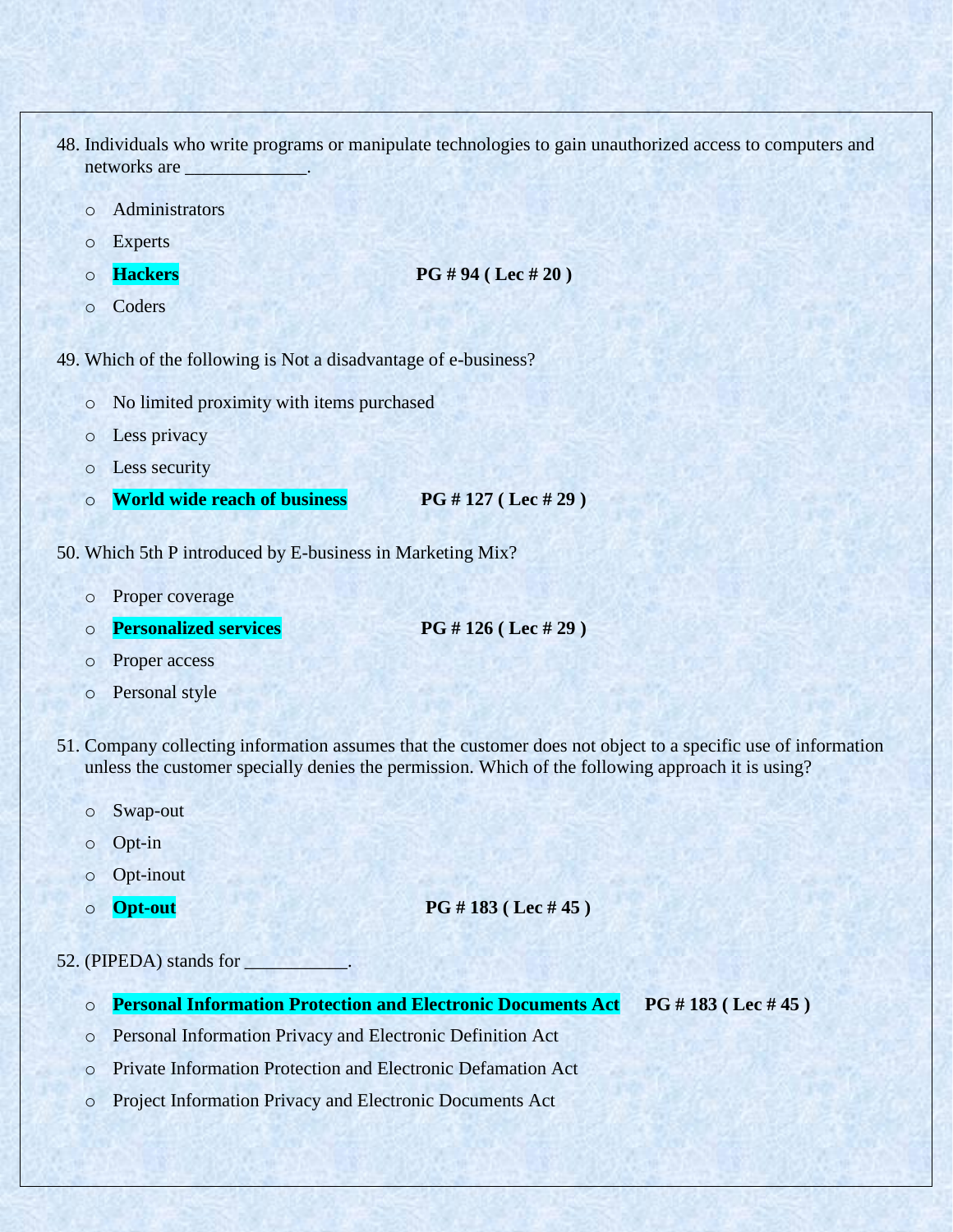|         | 53. divides large network in small logical segments called subnets on basis of IP addresses:                                                                                                     |
|---------|--------------------------------------------------------------------------------------------------------------------------------------------------------------------------------------------------|
| $\circ$ | PG # 15 & 16 (Lec # 4)<br><b>Routers</b>                                                                                                                                                         |
| $\circ$ | <b>Bridge</b>                                                                                                                                                                                    |
| $\circ$ | Repeaters                                                                                                                                                                                        |
| $\circ$ | Switches                                                                                                                                                                                         |
| 54.     | means those services which in relation to the transformation of content of electronic<br>document from its original form to one that cannot be understood or decoded by any unauthorized person. |
| $\circ$ | Cryptographic services PG #163 (Lec #40)                                                                                                                                                         |
| $\circ$ | <b>Accredited Certification Service Provider</b>                                                                                                                                                 |
| $\circ$ | Originator                                                                                                                                                                                       |
| $\circ$ | Addressee                                                                                                                                                                                        |
|         |                                                                                                                                                                                                  |
| $\circ$ | <b>X.509</b><br>PG #113 (Lec #25)                                                                                                                                                                |
| $\circ$ | Y. 609                                                                                                                                                                                           |
| $\circ$ | L.8999                                                                                                                                                                                           |
| $\circ$ | N.586                                                                                                                                                                                            |
|         | 56. Virtual PIN Payment system is suitable for                                                                                                                                                   |
| $\circ$ | <b>Low-cost items</b>                                                                                                                                                                            |
| $\circ$ | High-cost items                                                                                                                                                                                  |
| $\circ$ | Very expensive items                                                                                                                                                                             |
| $\circ$ | <b>Expensive</b> items                                                                                                                                                                           |
|         | 57. CSS style rules are presented as                                                                                                                                                             |
| $\circ$ | <b>Selector {Property: value}</b><br><b>Click Here For Reference</b>                                                                                                                             |
| $\circ$ | Selector { $Property = value$ }                                                                                                                                                                  |
| $\circ$ | Selector {Property \$ value}                                                                                                                                                                     |

o Selector {Property; value}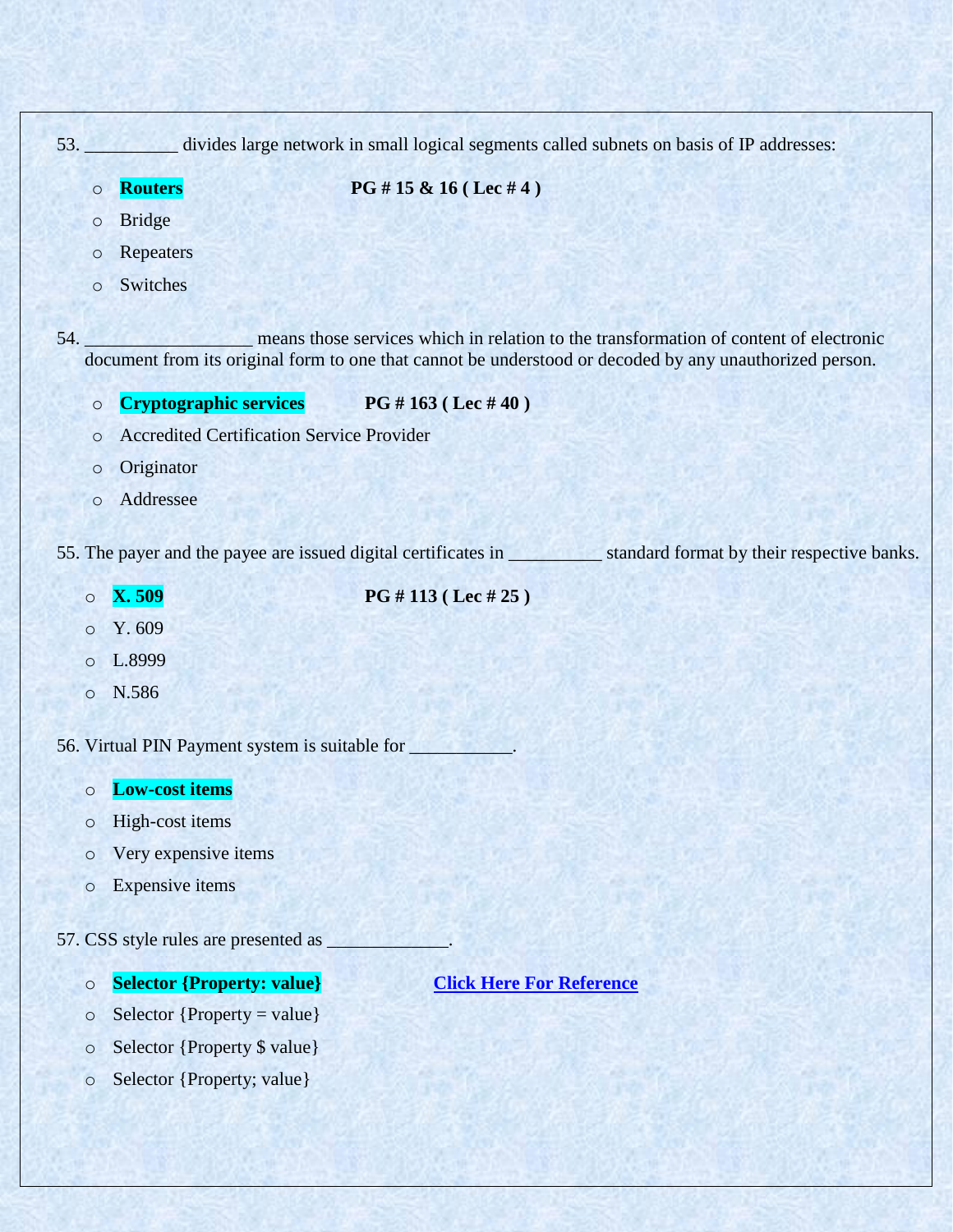58. Brick-and-Mortar business are referring to

- o Online businesses
- o **Offline businesses PG # 129 ( Lec # 29 )**
- o Virtual businesses
- o Distributed businesses
- 59. Advertising Supported Revenue Model includes:
	-

o **Yahoo portal PG # 130 ( Lec # 30 )**

- o Online Libraries
- o Newspaper Publishers
- o Yahoo portal and Newspaper Publishers

60. Law is broadly divided into two classes on the basis of nature of wrong, namely, \_\_\_\_\_\_\_\_\_\_ and \_

o **Civil law and Criminal law PG # 176 ( Lec # 44 )**

- o ETO and Criminal law
- o Supreme and Civil law
- o ETO and Civil law
- 61. A software company may intentionally register a domain name as "macrosoft.com" (a variant of domain name of the famous company "Microsoft") to take the advantage of the reputation of "Microsoft". The idea is that someone intending to reach the website of 'Microsoft' may mistype or misspell and reach to the 'Microsoft'. Which legal issue arises due to such act?

o **Parasites PG # 182 ( Lec # 45 )**

- o Concurrent issue
- o Cyber squatting
- o Cyber crime

62. Which organization is used to supervise the task of registration of domain names worldwide?

- o ICCAN
- 

o **ICAAN PG # 182 ( Lec # 45 )**

- o IICAN
- o ICACN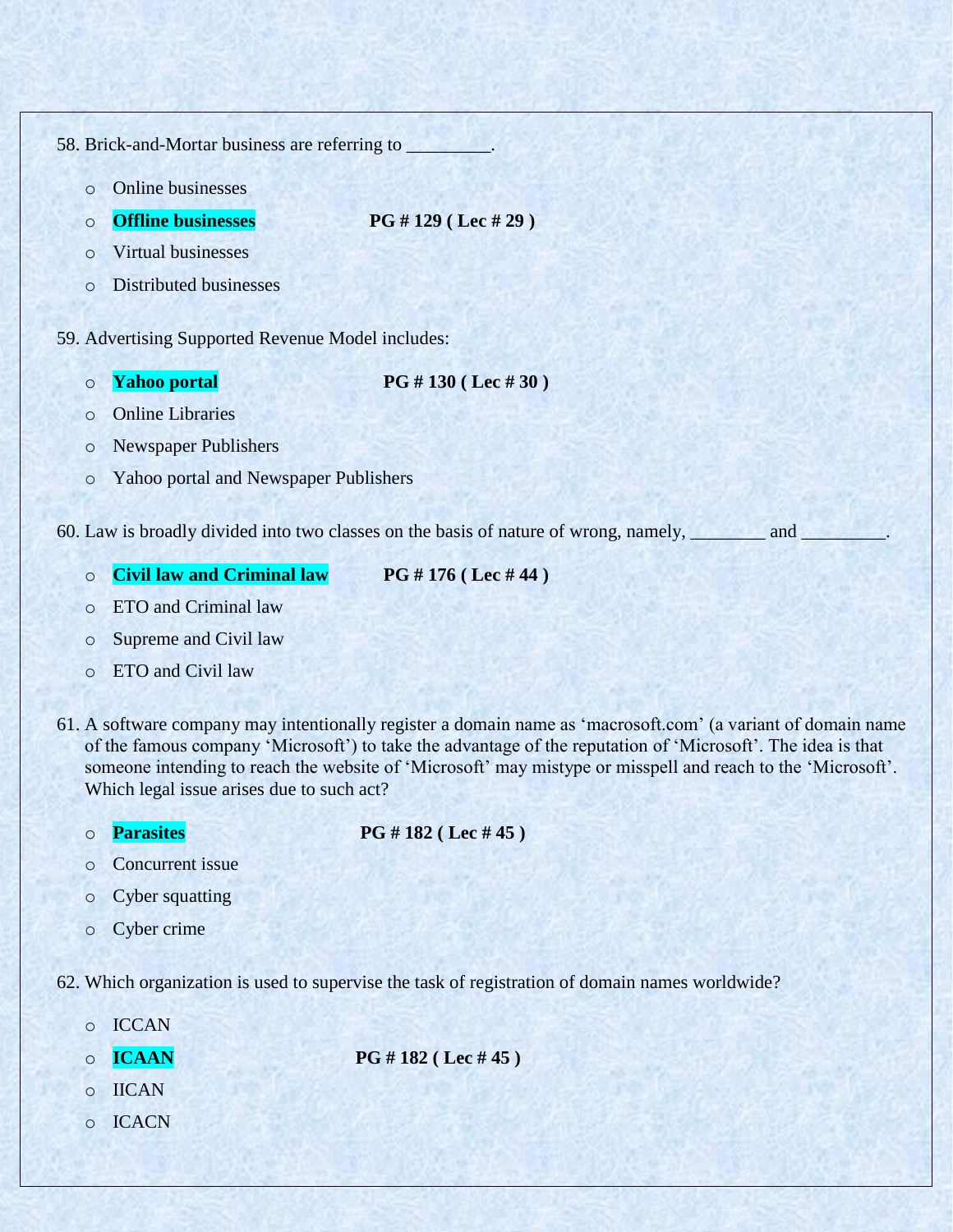|         | 63. Correct syntax to define XML version is __________. |                                                                                                                 |  |  |
|---------|---------------------------------------------------------|-----------------------------------------------------------------------------------------------------------------|--|--|
| $\circ$ | $\le$ xml version = "1.0"/>                             |                                                                                                                 |  |  |
| $\circ$ | $\leq$ ? xml version = "1.0"/>                          |                                                                                                                 |  |  |
| $\circ$ | $\leq$ ? xml version = "1.0"?>                          | PG # 76 ( Lee # 16)                                                                                             |  |  |
| $\circ$ | $\le$ = xml version = "1.0" = >                         |                                                                                                                 |  |  |
|         | 64. Hash function is $a(n)$ _______.                    |                                                                                                                 |  |  |
| $\circ$ | Communication protocol                                  |                                                                                                                 |  |  |
| $\circ$ | Hardware device                                         |                                                                                                                 |  |  |
| $\circ$ | <b>Encryption mechanism</b>                             | <b>Click Here For Reference</b>                                                                                 |  |  |
| $\circ$ | Internet protocol                                       |                                                                                                                 |  |  |
|         | This process is called __________.                      | 65. Where there are quite a few erroneous or missing values in a row then that row can be deleted or discarded. |  |  |
| $\circ$ | <b>Data Deletion</b>                                    |                                                                                                                 |  |  |
|         |                                                         |                                                                                                                 |  |  |
| $\circ$ | <b>Data Selection</b>                                   | PG # 141 ( Lee # 34)                                                                                            |  |  |
| $\circ$ | Data Integration                                        |                                                                                                                 |  |  |
| $\circ$ | Data Transformation                                     |                                                                                                                 |  |  |
|         |                                                         | 66. Value Added Network (VAN) maintains two files of each customer that are ___________.                        |  |  |
| O       | Inbox and Outbox                                        |                                                                                                                 |  |  |
| $\circ$ | <b>Postbox and mailbox</b>                              | PG #148 (Lec #36)                                                                                               |  |  |
| $\circ$ | Sendbox and getbox                                      |                                                                                                                 |  |  |
| $\circ$ | Sendbox and outbox                                      |                                                                                                                 |  |  |
|         |                                                         | 67. Press release can provide information about current events and news to wia internet.                        |  |  |
| $\circ$ | Only printed media                                      |                                                                                                                 |  |  |
| $\circ$ | T.V. commercial                                         |                                                                                                                 |  |  |
| $\circ$ | <b>Press or media</b>                                   | PG #135 (Lec #31)                                                                                               |  |  |
| $\circ$ | T.V. program                                            |                                                                                                                 |  |  |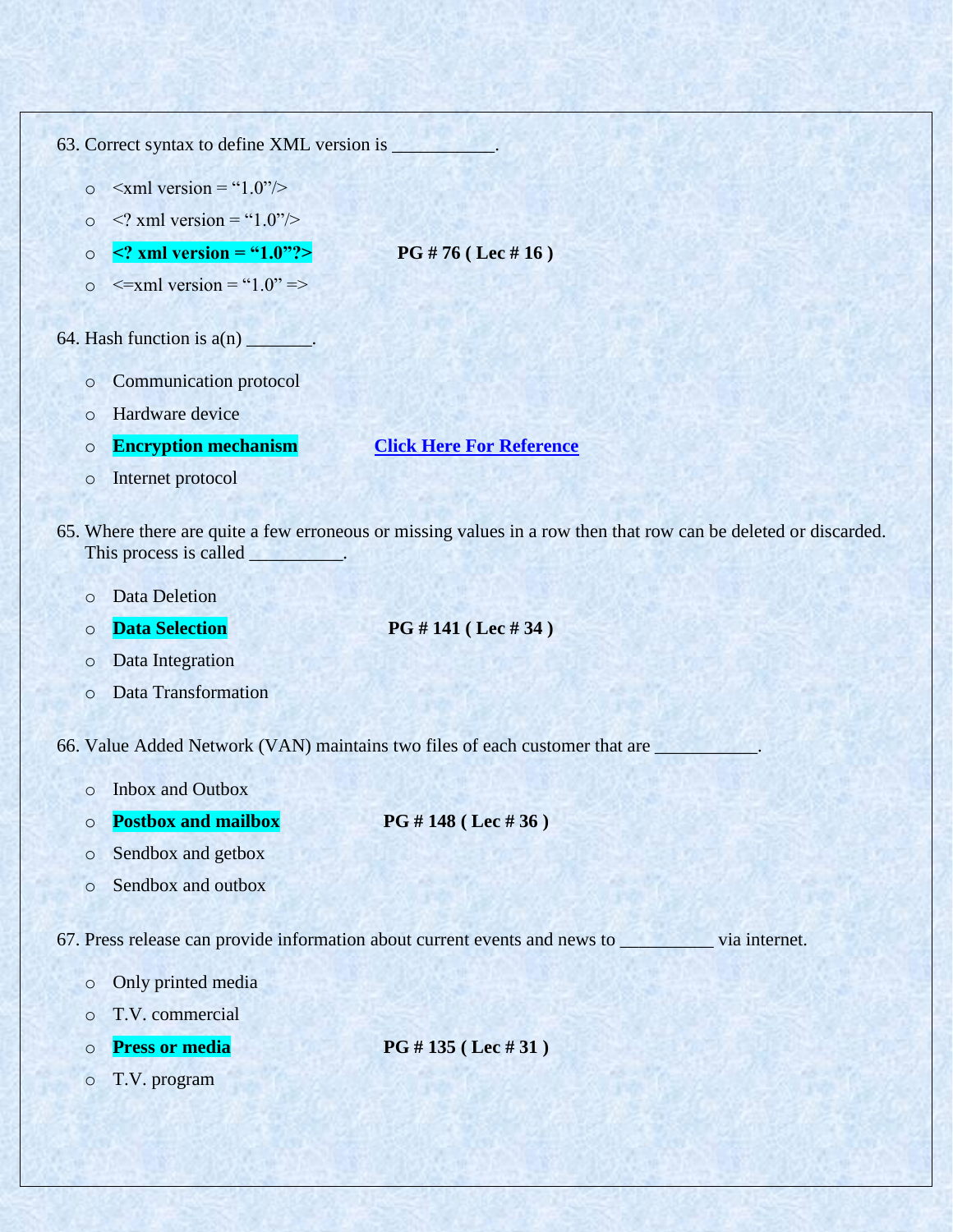| 68. Normally, efficiency of a model is considered as a good value when it is close to. |                                                    |                                                                                                                    |  |
|----------------------------------------------------------------------------------------|----------------------------------------------------|--------------------------------------------------------------------------------------------------------------------|--|
| $\circ$                                                                                | 60%                                                |                                                                                                                    |  |
| $\circ$                                                                                | 70%                                                |                                                                                                                    |  |
| $\circ$                                                                                | 80%                                                | PG # 143 ( Lee # 34)                                                                                               |  |
| $\circ$                                                                                | 50%                                                |                                                                                                                    |  |
|                                                                                        | Identity the area in which this task is performed. | 69. According to Michael Porter, "testing marketing" is an example of primary activity in strategic business unit. |  |
|                                                                                        | Jesion                                             | PG # 152 ( Lee # 37)                                                                                               |  |

- o Market and sell
- o Deliver activities related to storage
- o Purchase materials and supplies
- 70. According to Michael Porter, "surveys and market research "is an example of primary activity in strategic business unit. Identity the area in which this task is performed.
	- o **Identify customers PG # 152 ( Lec # 37 )**

- o Market and sell
- o Deliver activities related to storage
- o Purchase materials and supplies
- 71. According to Michael Porter, "Fabricating" is an example of primary activity in strategic business unit. Identity the area in which this task is performed.
	- o Market and sell
	- o Deliver activities related to storage
	- o Purchase materials and supplies
	- o **Manufacture product or create services PG # 152 ( Lec # 37 )**
- 72. Popular EDI document(s) formatting standard(s) is  $/$  are  $\overline{a}$ 
	- o X12
	- o EDIFACT
	- o **X12 and EDIFACT PG # 147 ( Lec # 36 )**

o X13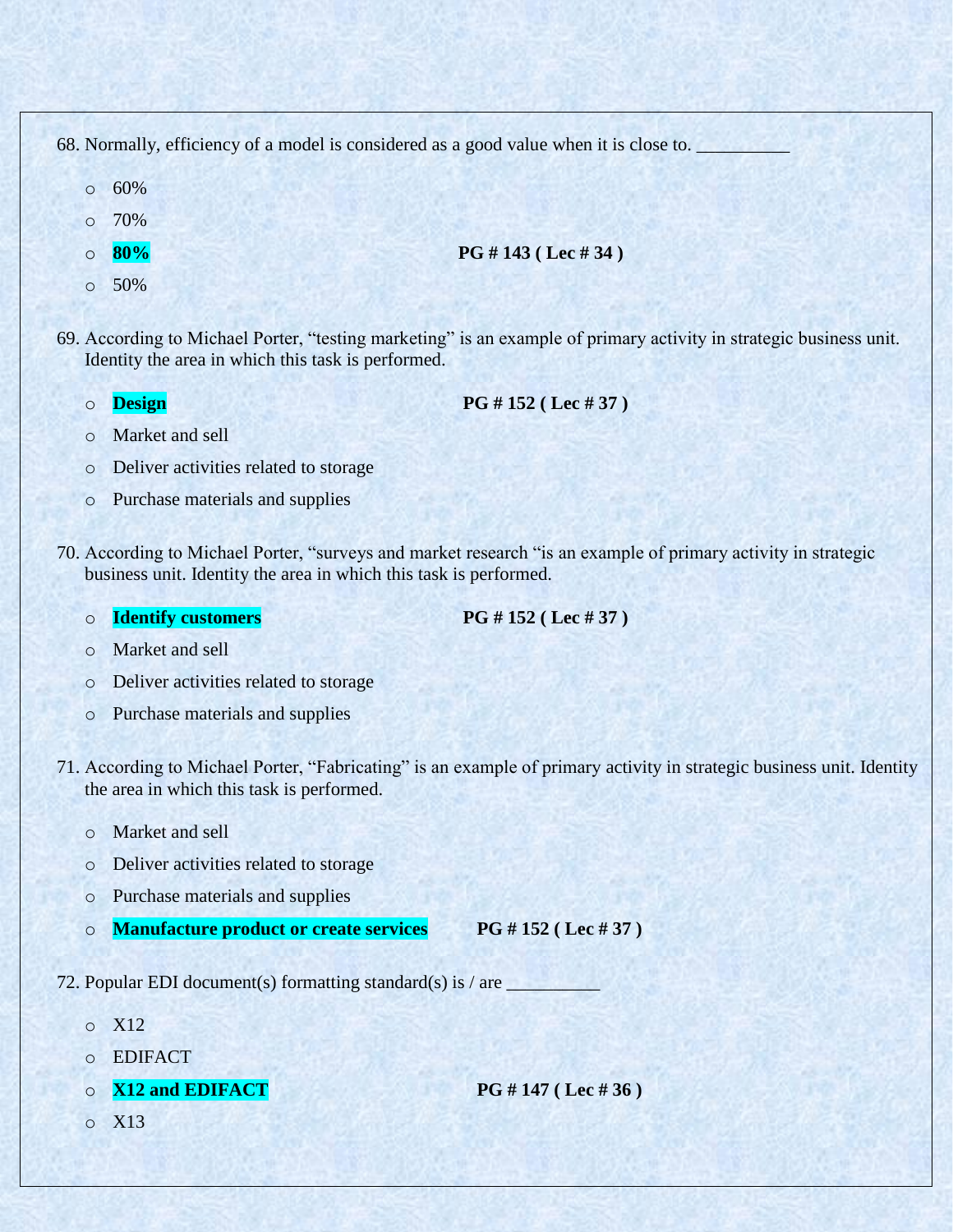| 73. If a key is 4 bit in length, how many unique key values are possible?           |
|-------------------------------------------------------------------------------------|
| $\overline{4}$<br>$\circ$                                                           |
| 8<br>$\circ$                                                                        |
| 16<br>$\circ$                                                                       |
| $\circ$ 32                                                                          |
|                                                                                     |
| 74. Which of the following algorithms does not include in symmetric key algorithms? |
| <b>DES</b><br>$\circ$                                                               |
| RC2<br>$\circ$                                                                      |

- o RC4
- o **RSA PG # 108 ( Lec # 24 )**
- 75. Which one of the following attacks does not include in the attacks on symmetric key?
	- o Key search attack
	- o Cryptanalysis
	- o System based attacks
	- o **Organization attacks PG # 108 ( Lec # 24 )**
- 76. The process of key search attack is deriving private key form
	- o **Public key PG # 108 ( Lec # 24 )**
	- o symmetric key
		-
	- o Asymmetric key
	- o Private key
- 77. \_\_\_\_\_\_\_\_\_\_ means that your product / service has certain quality that makes it more attractive than the one offered by your competitor, despite the price of your competitor's product / service is somewhat lower.
	-

o **Differentiation PG # 157 ( Lec # 38 )**

- o Focus
- o Cost leadership
- o Partially